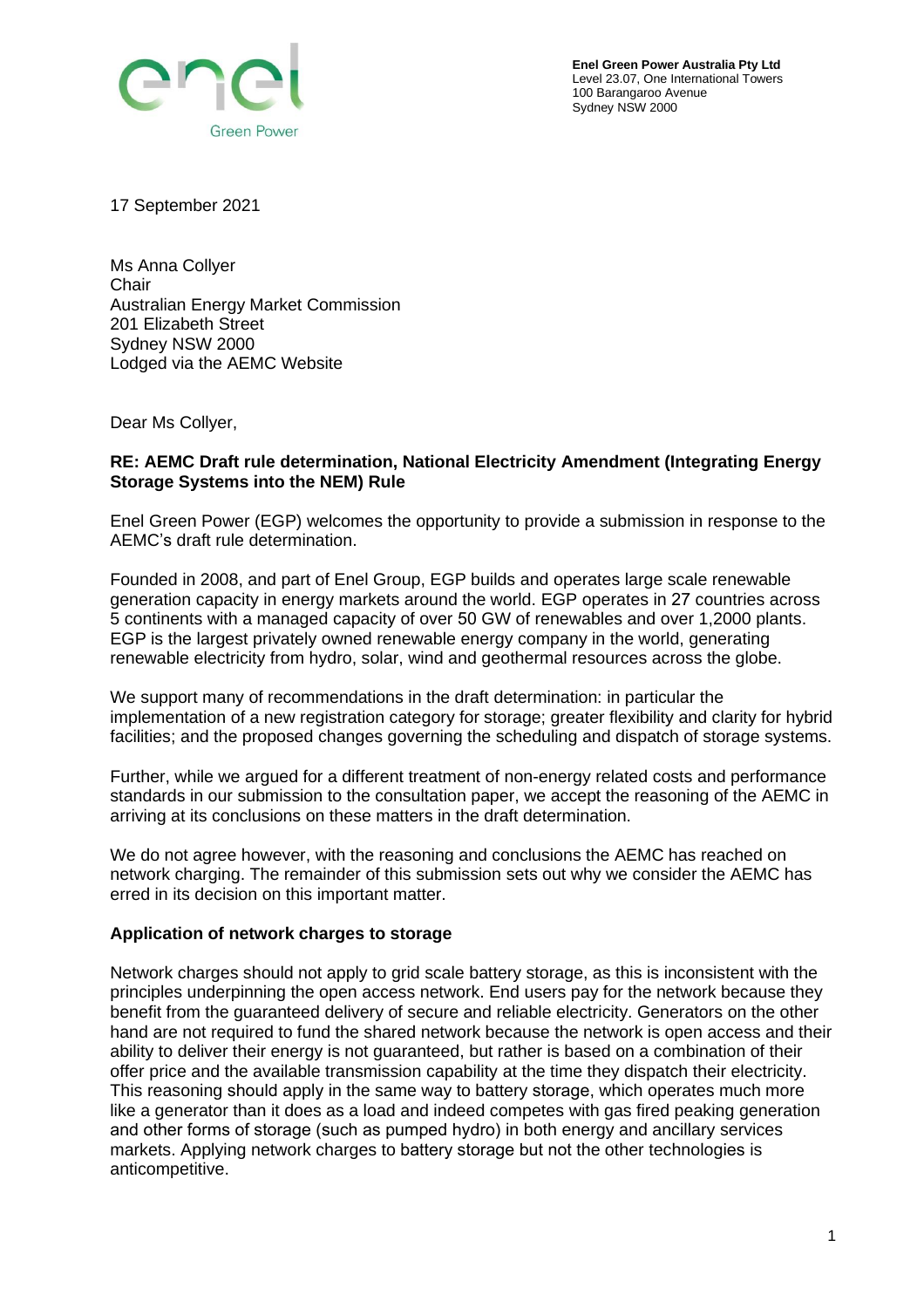Definitions matter in this regard. Network charges are currently levied on final consumption. Storage does not represent an end use of electricity but rather stores electricity for later consumption. It is not obvious to us that storage load and customer loads should be treated in the same way.

A large part of the reason why network charges are applied at the end use level is to minimise distortions to wholesale market signals, since generators would inevitably seek to pass through the largely fixed network charges through to customers through their variable pricing offers. The incentives for storage are the same.

The AEMC argues that exempting storage from network charges would be inconsistent with their recent decision to allow for export charging on the distribution network. We disagree with this position. Export charges are being applied at the end use level, to better reflect the costs end users impose on the network. By accepting such a charge, end users in return receive a firm level of export capability. As we have noted above, generators and storage do not receive firm export or import capability and are exposed to the strong combined locational signals of being constrained off the network and marginal loss factors, neither of which apply to end users.

Charging residential solar exports also has an additional important rationale. Where end users choose to install their own generation and storage for self-supply, they reduce their contribution to funding the network. This does not change their continued dependence on reliable supply however (that is, they are not completely disconnected from the grid). Further, the costs of providing that reliability to a customer is largely the same regardless of how often that customer draws on that network capacity to meet its energy needs. Therefore, it is appropriate they continue to pay their fair contribution to that capacity. It is appropriate therefor for distribution businesses to be given greater flexibility to recover their costs from end users through an export charge, as these funds are necessary for the distribution business to be able to maintain a reliable supply to end users.

## **Alternative Options**

EGPs strong preference is for storage providers to be treated in the same manner as generators with respect to application of network charges. If the AEMC is minded not to do so, then a second-best option is for the AEMC to make changes to the rules that force network services providers to develop better tariffs for storage. Existing network tariffs at either the distribution or transmission level do not reflect the fact that storage facilities typically do not cause network costs and can often reduce them, by expanding the hosting capacity of the network in constrained areas. The AEMC appears to suggest this flexibility is already inherent within the rules with reference to the negotiated services framework. This framework is focused however on provision of connection services, or above standard shared network services by network services (e.g., an enhanced level of transfer capability) and have little relevance or bearing on potential network tariffs applicable to storage providers. It is the prescribed pricing framework that matters for storage providers, not the negotiated services framework.

While discussed at some length in the draft determination, we see little support for storage in the distribution pricing rules. Tariff Structure Statements (TSS) apply primarily across the broad residential and small business customer classes (with little scope for bespoke variations) and once set apply for 5 years, with very limited ability to change the tariffs during that period. Grid scale storage would typically fall under the large customer class, who are subject to Individually Calculated Tariffs (ICT). ICTs are developed primarily to allocate additional connection related costs to customers than can be directly attributable to them, to avoid cross-subsidisation from residential and small business customers. There appears to be little scope to negotiate lower network charges under this framework.